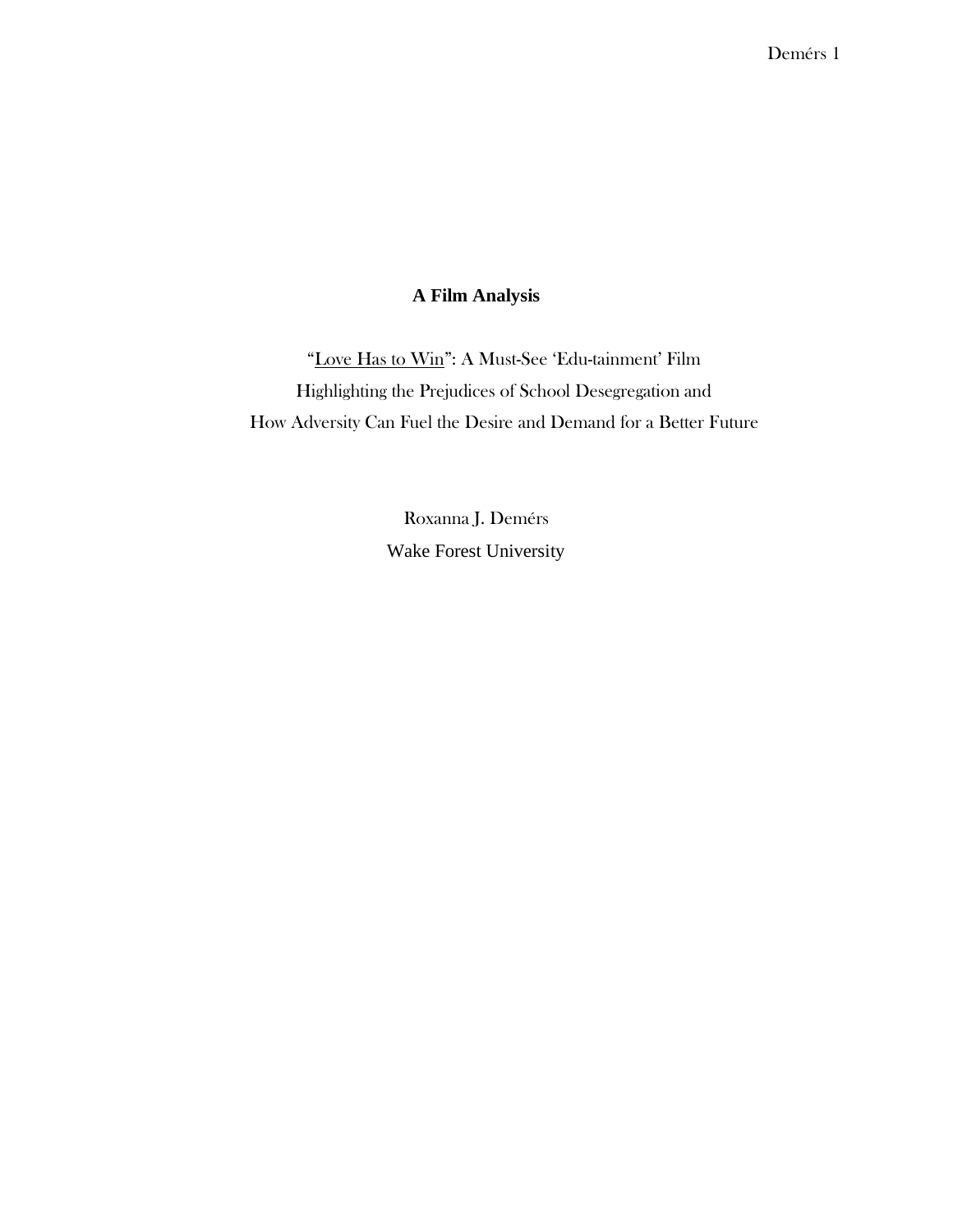"Love Has to Win" is the filmic adaptation of an American Girl story. The protagonist Melody is a precocious, young black girl growing up in a newly-desegregated Detroit, Michigan, who simply wants to understand, relate to, and feel accepted by the community and world that surrounds her. The story encapsulates innocence, imagination and the coming-of-age, but it also pulls back the dark curtains of this time period, shedding a stifling source of light on the reality of growing up as a young, black girl in heat of resistance to the American Civil Rights Movement. This film depicts the successes and shortcomings of the American dream as a microcosm of the larger movement, as well as the resistance, toward fairness and equality.

The film illustrates a story of dreams; dreams of understanding the truth about America and its acceptance of the black community, dreams of achieving a sense of belonging and equality, and dreams for a better, safer world for an innocent, young child, regardless of his or her racialethnic identity. Despite the various prejudices Melody, and her family, experience she is determined to see the best in everyone -- from her insensible peers and authoritative figures at school to her grandfather who appears to have lost all hope for a better future. While other characters, such as her grandfather and her classmates, are less optimistic about the future of America and its acceptance and inclusion of black people, this negativity only serves as a foundation that motivates Melody's willful spirit and indomitable personality. The idea that 'love has to win' is held very deeply and very closely by Melody and her mother. Melody's mother confidently and persistently reminds Melody that "fear brings out the worst in us, but love brings out the best."

While Melody's educational experience and environment are accompanied by unrelenting examples of stereotypes and prejudices, this adversity fuels her mission. Inspired by the love of her family, her desire to achieve her dreams and driven by her moral opposition to inequality, Melody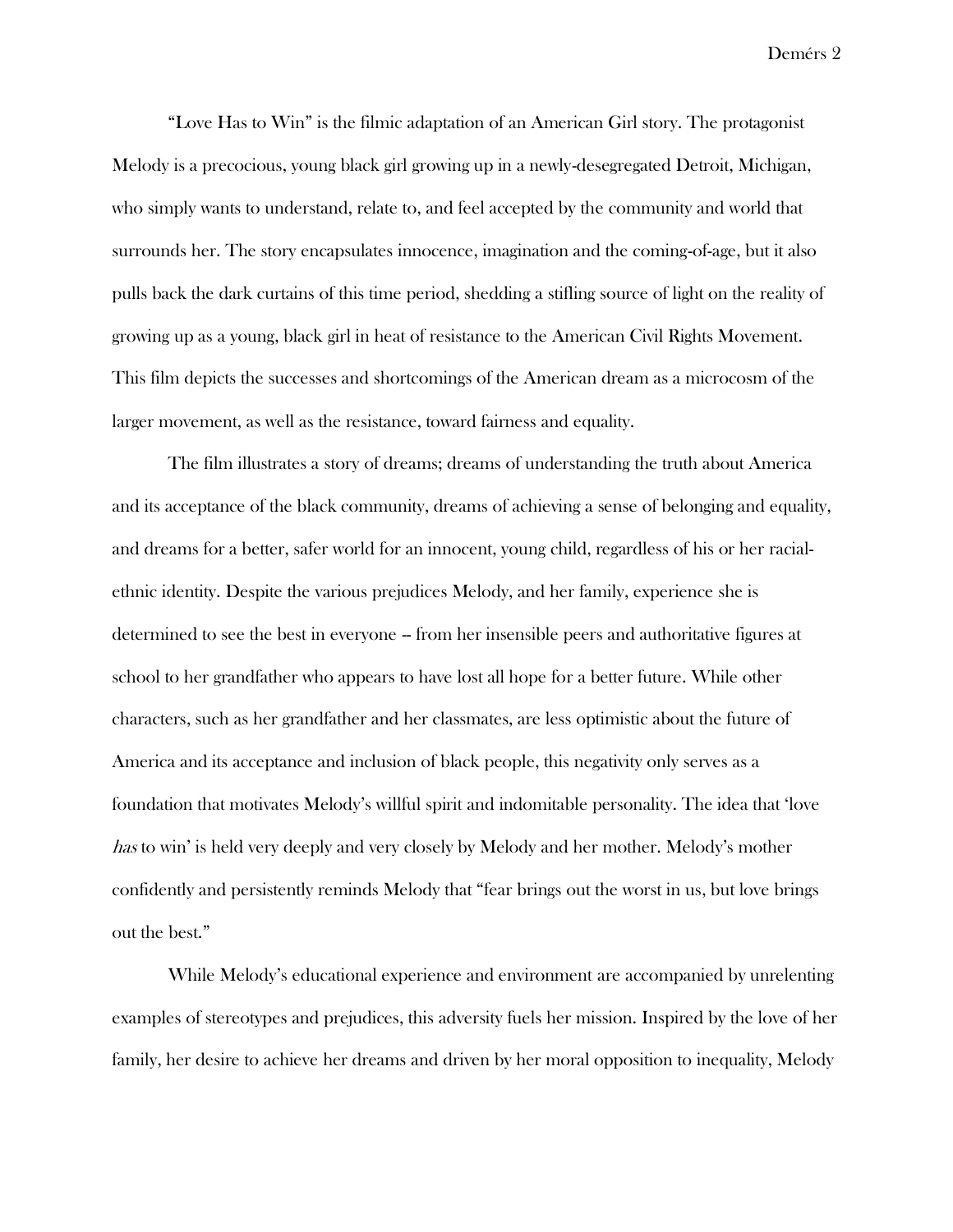employs her imagination and intellect in her defiance of the societal norms which repress and subdue her potential to pursue her dreams.

The steadfast reliance on expressing and communicating love, rather than hate or fear, confirms Melody's resilience and sense of hope. This is demonstrated by many conversations between Melody and her mother in response to Melody's many inquisitive inquiries, "Do you think black people in the South will get the right to eat at lunch counters?" Her mother, struck by the intellectual depth of her daughter's question, answers, "They're fighting for that right and so much more." Melody puts on her homemade astronaut costume, replying, "Like, for the right to go to the moon if they want to?" Her mother smiles, "for the right to go as far as their dreams can take them."

One of Melody's dreams is to own a television set. Like many children at her age, Melody is ecstatic about the possibility for her family to have access to such entertainment in their very own living room. We witness Melody's enthusiasm as her mother discloses to her that they are "only four paychecks away" from achieving this dream. But for Melody, the excitement and dream of owning a television is soon dampened by her family's financial struggles, but more so, by the broadcast visualization of the brutality of racial prejudices in America. One day, Melody's grandfather, returning from work, comes into the kitchen with his handheld radio where the sound of a White man's voice is heard reporting the gruesome response by police forces to a "peaceful [demonstration] gathering." Melody's mother demands that her father-in-law turn off the radio so as not to further frighten a clearly concerned and confused Melody. Her grandfather obliges, stating, "I would hate for you to see what that looks like on television...but that's the world we live in." Melody considers this heavily.

One Sunday after church, Melody and her mother decide to go window-shopping for television sets. This shared excitement comes to an immediate halt as they approach the store,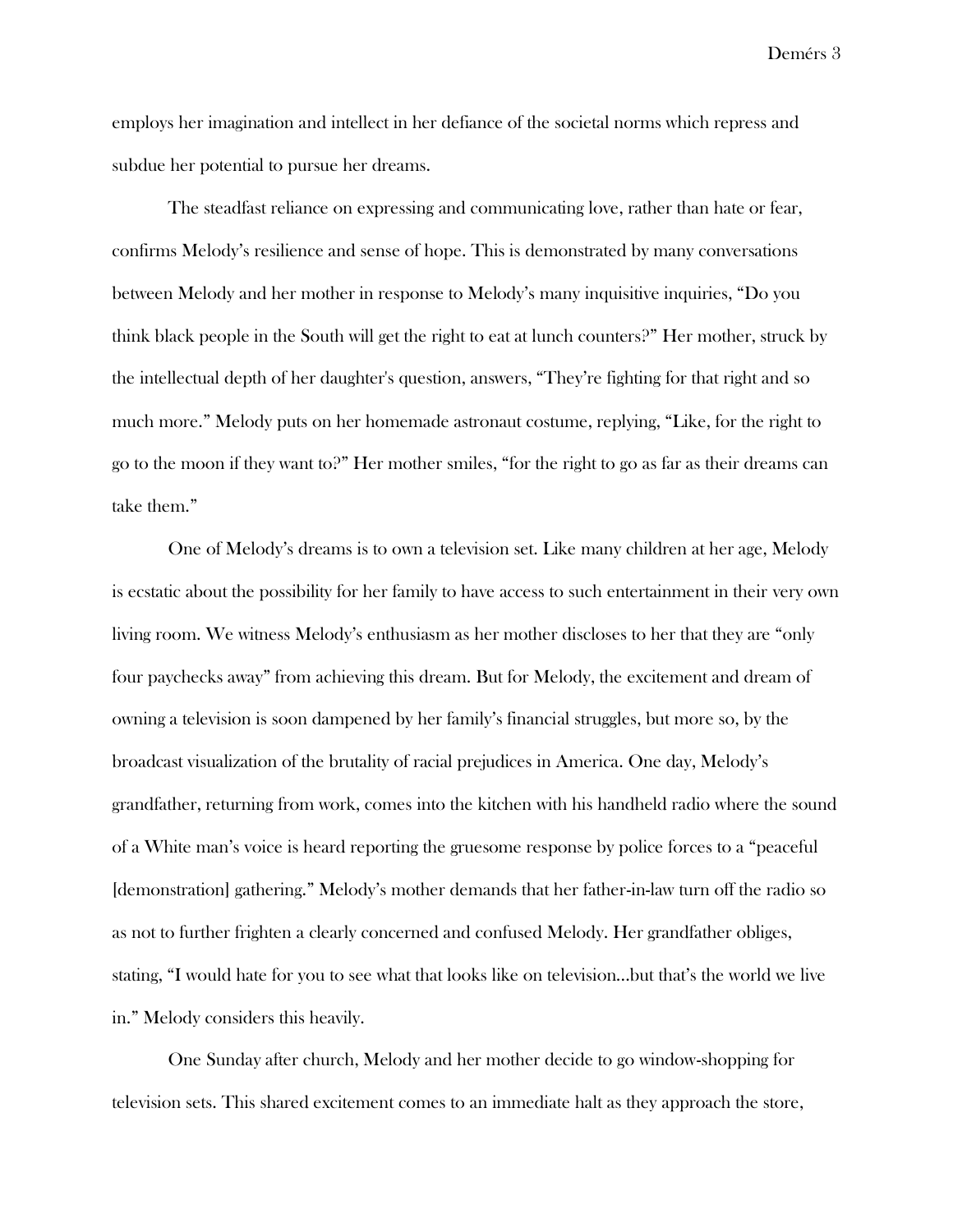where several people are huddled around the televisions on display. Melody learns from the monotonous voice of the White anchorman that a black church in Alabama had been bombed just that morning. Melody further learns that the attack occurred in the church's Sunday School, apprehensively realizing that the identity of the late-victims very much resembled herself, in age and color.

This exposure to the world through television and, thus, news and knowledge of the larger issues of racial prejudice engages Melody with a more profound understanding of love, inclusion, and equality. Melody's cognizance and corresponding realizations compel her to seek justice outside of her own circumstance. Previously, when Melody asked her teacher, Miss Abbot, why the pledge of allegiance says "'liberty and justice for all' when colored…[she pauses to correct herself] black people in the south don't have the same rights as white people", she was scolded for questioning this act of patriotism. Miss Abbot states firmly, "a true american doesn't question the pledge of allegiance… Good things come to those who wait. Remember that the next time you think about disturbing the peace of my class." On the Monday following the Sunday School bombing in Alabama, Melody refuses to recite the pledge of allegiance. After grave consideration, Melody interrupts the pledge, commanding attention. "I want to know why the pledge of allegiance is a lie." She continues, "we are divisible. This country divides white people and black people all the time." Miss Abbot scolds her as usual. "Young lady, you will not continue to disrupt my class." Melody persists, "Four black girls were blown up in a church in Alabama. One was as old as me and now she's dead. She's dead because no one wanted her to eat at a lunch counter!" Melody's classmate (and bully), Donald, interjects, "I don't want to eat lunch with you, either." Melody contains herself and faces Miss Abbot, "He's filled with hate. And you're not doing anything to make this country a better place for *everybody.*" Miss Abbot responds, "You're behaving like a delinquent." Once again, her peers are silent and incognizant; they are embodiments of the 'mind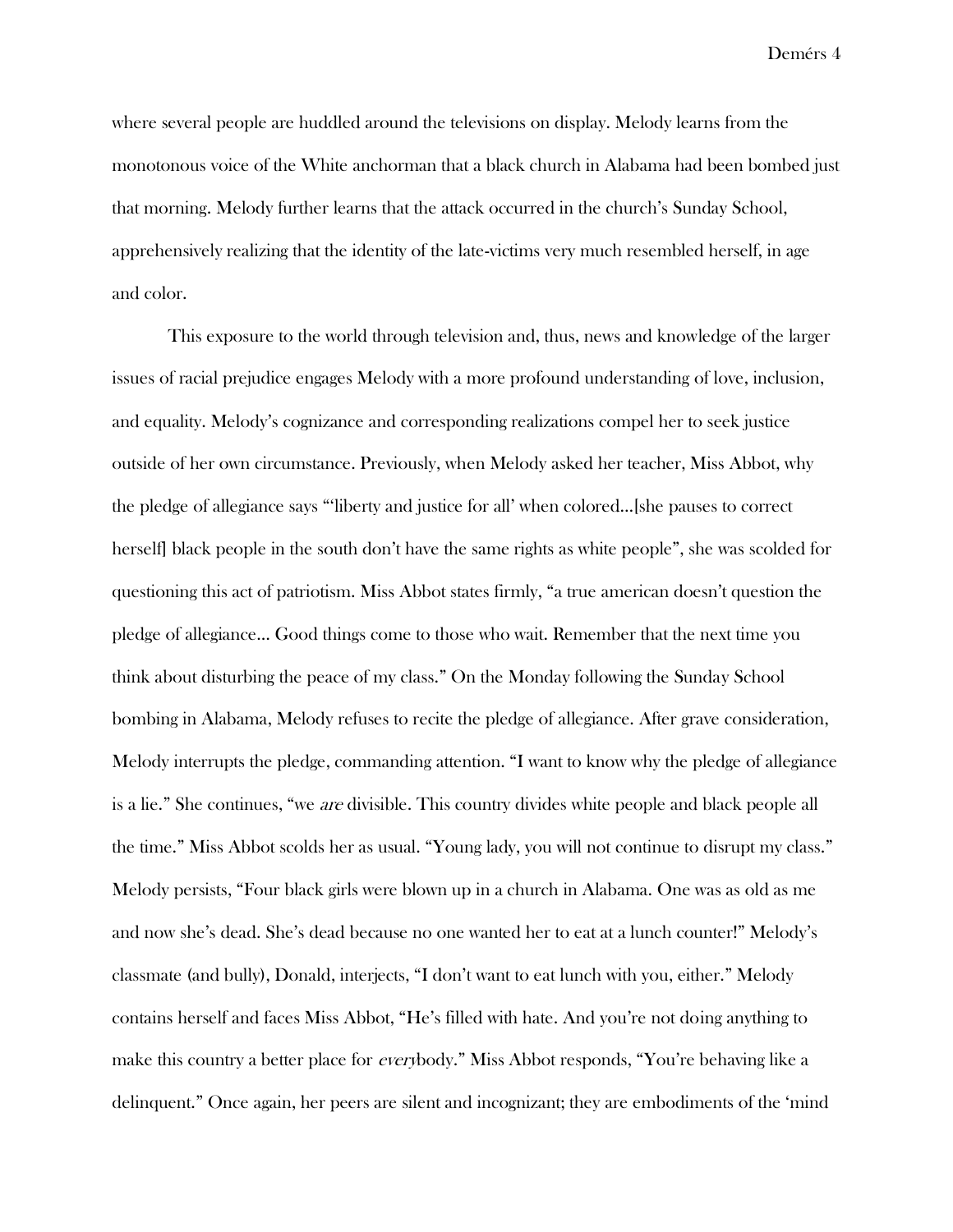your own business' mentality, disregarding the fact that fellow young peoples' lives are being sacrificed. On their way to the principal's office, Melody confesses to Miss Abbot, "Most kids come to school and think about learning. I think about how nobody wants me here." In response, Miss. Abbot explains that, as a teacher, she wants Melody to be 'here'. But Melody's personal experiences illustrate the social prejudices she feels and hardships she endures and, therefore, justify her concluding response to Miss Abbot, "but that doesn't make a difference." This scene further speaks to Melody's outspoken intellect and willingness to question authority when she feels that the authority's moral judgement is wrong and worthy of debate.

This film clearly illustrates and conveys the inequalities and prejudices that persisted in the wake of the desegregation of schools. Melody is shown to be one of the few, if not (by the end of the film) the *only* black girl at her school. The one other young, black girl at Melody's school expresses her desire and intention to return to her old school within her neighborhood, even though it doesn't have enough books for everyone. Later, when Melody confronts her mother about wanting to attend the school "in their neighborhood", her mother reminds her, "there aren't even enough books to go around." Highlighting the difficult realities of this time (even though they persist today) further illustrate the gravity of the prejudices and injustices that Melody is challenged by and faced with at such a young age. She wants to attend a school where she feels accepted and included, but she also understands how hard her mother worked to provide this opportunity to attend a better school outside of their community. Her mother empathizes with the challenges Melody must face every day and equips her with the intellectual understanding, poise, and composure to withstand the turbulent forces of prejudice she must encounter. Early on in the film, her mother explains to Melody, "'colored' sounds like an abnormal version of white. If white is the norm, so is black. Both normal. Both equal." Though Melody clearly recognizes that this is not the case in reality, she confidently speaks up for herself in every scenario that presents itself, as is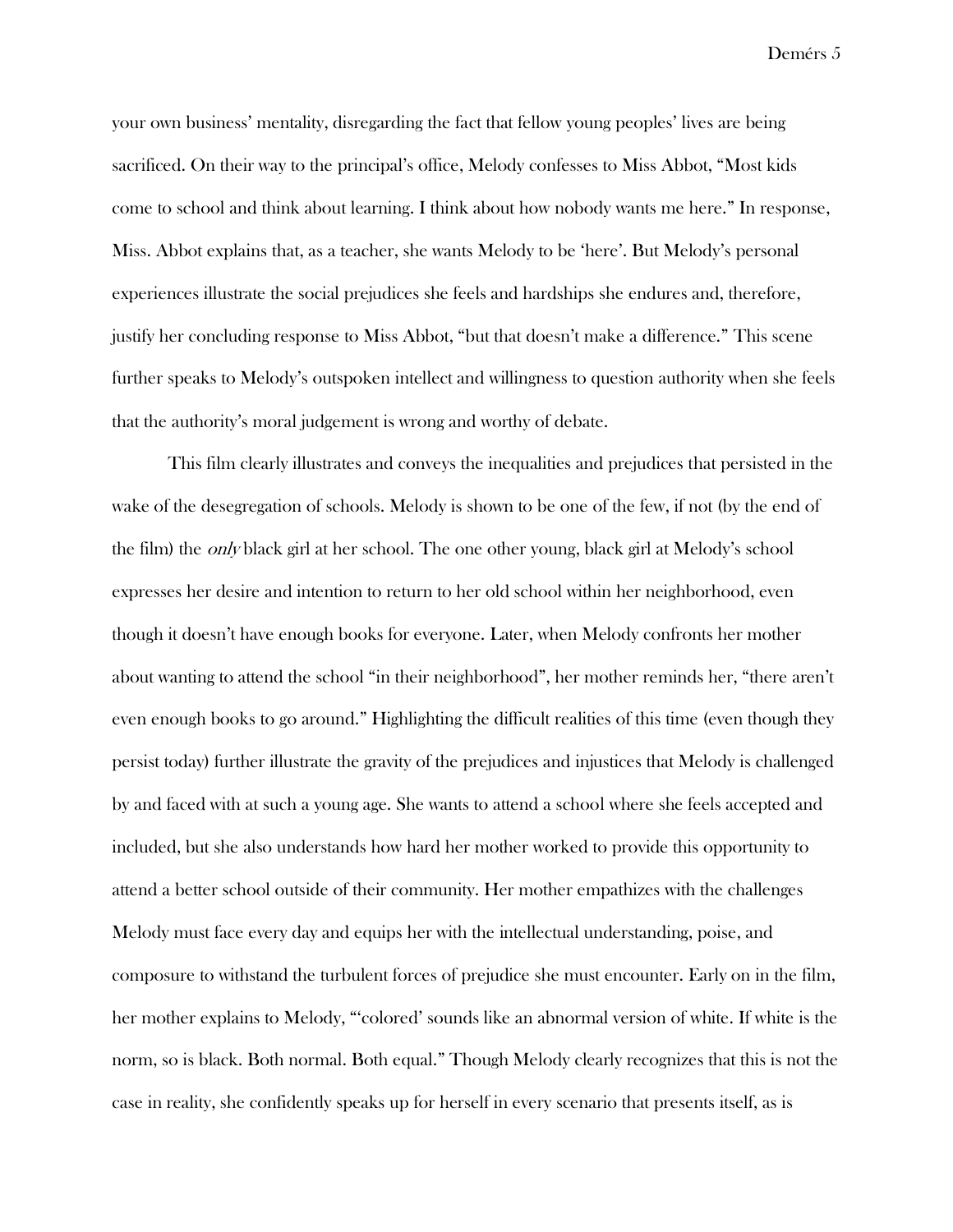demonstrated throughout the film. Another classmate facetiously sympathizes with Melody, "It's got to be hard feeling like you don't belong here because you're colored." Melody responds calmly, yet with a humbled sense of pride, "Actually, I'm black. Just like you're white. And I belong everywhere you do." These confident, yet composed responses that evolve over the course of the film demonstrate Melody's maturity which extends far beyond-her-years.

When Melody's church plans to host a concert benefiting the victims of the Alabama Sunday School bombing, Melody strongly discourages her mother from performing in the concert. This apprehension is demonstrably out of fear of a retaliative attack, or simply the notion that one concert "won't change anything". Once again, her mother reassuringly reminds Melody that fear brings out the worst, whereas love brings out the best. Her mother also explains, "I'm choosing to show the families of the four girls love, and to give them hope for a better world… and I hope that, by helping these families in Birmingham, I can inspire others to do the same." From this, Melody begins to more comprehensively understand what it means to sacrifice one's own comfort and security for the sake of raising awareness and attention to injustice. The selfless love consistently exhibited by both Melody and her mother is finally reciprocated by the end of the film. To Melody's surprise, Miss Abbot, and nearly all of her classmates willingly chose to attend her church's concert. (However, one of Melody's bullies, Donald, refused to oblige, alluding to the prejudices that still persist today.) Before going into the church together, Miss Abbot reconciles with Melody. Her porcelain white hand reaches to hold Melody's dainty one. Miss Abbot looks at Melody, hand-in-hand, "This is indivisible."

The film accomplishes the difficult task of authentically depicting the prejudices and adversities experienced by blacks during this pivotal point in the Civil Rights Movement, while also producing a story that is palatable and able to be communicated to and understood by younger